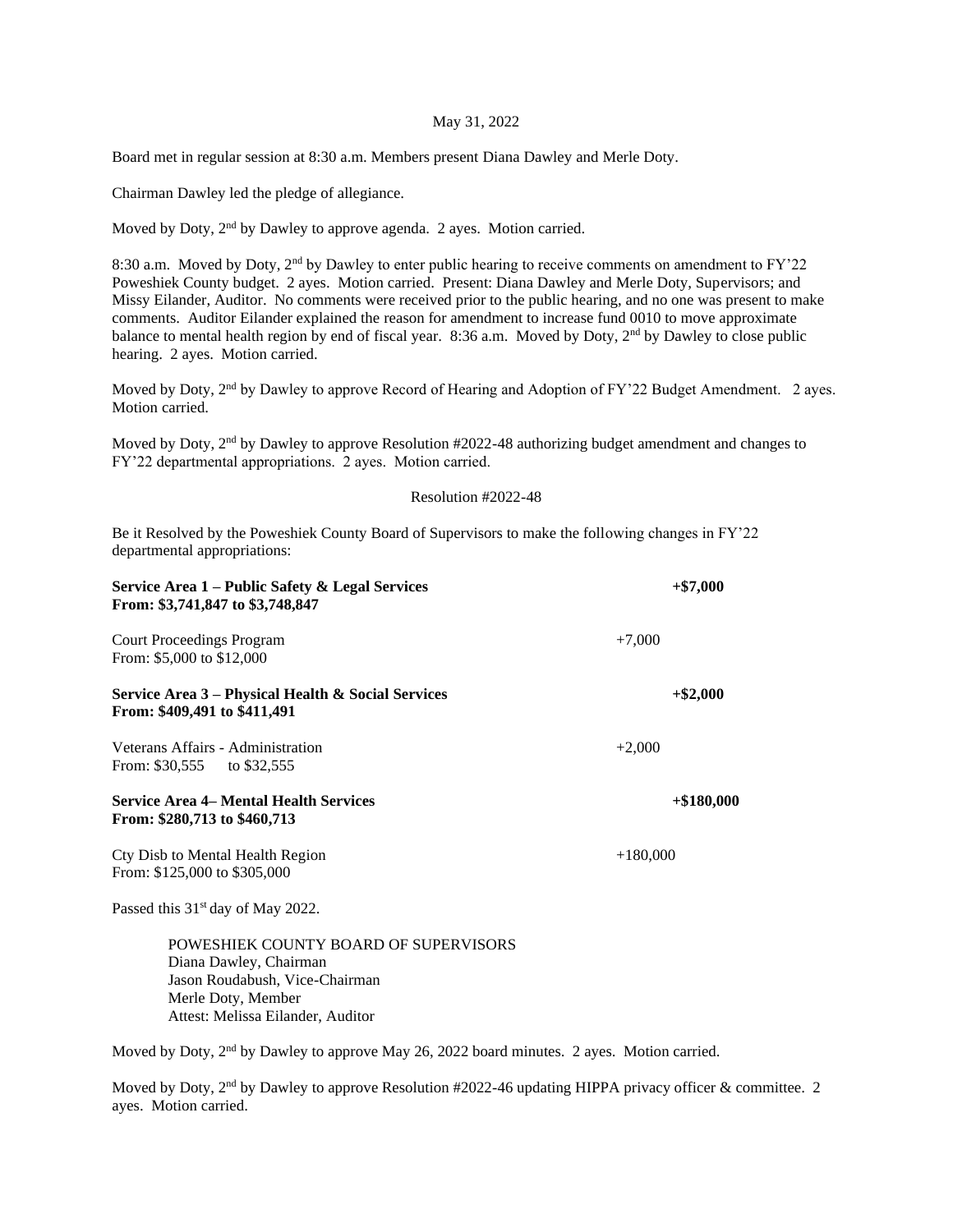## **RESOLUTION HIPAA PRIVACY OFFICERS & COMMITTEE RESOLUTION # 2022-46**

In accordance with the requirements set forth in the HIPAA Privacy Rule, 45 CFR 164.530, the Poweshiek County Board of Supervisors has designated the following Co-Privacy Officers:

Kristin Davidson, Assistant Finance Director Ashley Fallis, GA Director Poweshiek County Auditor's Office Poweshiek County Auditor's Office PO Box 57 PO Box 57 Montezuma, IA 50171 Montezuma, IA 50171 (641)623-5443 (641)623-0044 (641)623-2363 – Fax (641)623-2363 – Fax [kdavidson@poweshiekcounty.org](mailto:kdavidson@poweshiekcounty.org) [afallis@poweshiekcounty.org](mailto:afallis@poweshiekcounty.org)

In accordance with the requirements set forth in the HIPAA Privacy Rule, 45 CFR 164.530, the Poweshiek County Board of Supervisors has established the membership of the Privacy Committee as follows:

Kristin Davidson, Co-Privacy Officer Co-Chairman, Privacy Committee Ashley Fallis, Co-Privacy Officer Co-Chairmen, Privacy Committee Ashley Fallis, Co-Privacy Officer Bart Klaver, County Attorney<br>
Diana Dawley, Board of Supervisors<br>
Privacy Committee Diana Dawley, Board of Supervisors<br>
Melissa Eilander, Poweshiek County Auditor<br>
Privacy Committee Melissa Eilander, Poweshiek County Auditor Russ Schuck, Veterans Affairs Privacy Committee Jason Roudabush, Board of Supervisors (Alternate) Privacy Committee (Alternate)

Other members may be designated from time to time from covered components of the county to serve on the committee.

Approved this 31st day of May 2022

POWESHIEK COUNTY BOARD OF SUPERVISORS Diana Dawley, Chairman Merle Doty, Member Jason Roudabush, Member Attest: Melissa Eilander, Poweshiek County Auditor

Moved by Doty, 2<sup>nd</sup> by Dawley to approve Resolution #2022-47 notice privacy practices HIPPA updated reflecting privacy officer change. 2 ayes. Motion carried. See Resolution on file.

Moved by Doty, 2<sup>nd</sup> by Dawley to approve Collective Bargaining Agreement between Poweshiek County Secondary Roads Department and Public Professional and Maintenance Employees, Local 2003 and authorize Chairman to sign. 2 ayes. Motion carried.

Moved by Doty, 2nd by Dawley to approve Iowa Retail Permit Application for Cigarette/Tobacco/Nicotine/Vapor renewal for Kwik Star, Brooklyn. 2 ayes. Motion carried.

Moved by Doty, 2<sup>nd</sup> by Dawley to approve the following claims:

| Allen John Jordan                   | Land       | 13,500.00 |
|-------------------------------------|------------|-----------|
| <b>Alliant Energy/IPL</b>           | <b>Svc</b> | 1,080.62  |
| <b>Amazon Capital Services Inc.</b> | <b>Svc</b> | 129.99    |
| <b>ARC</b>                          | Goods      | 1,181.13  |
| <b>AUCA</b>                         | <b>Svc</b> | 20.00     |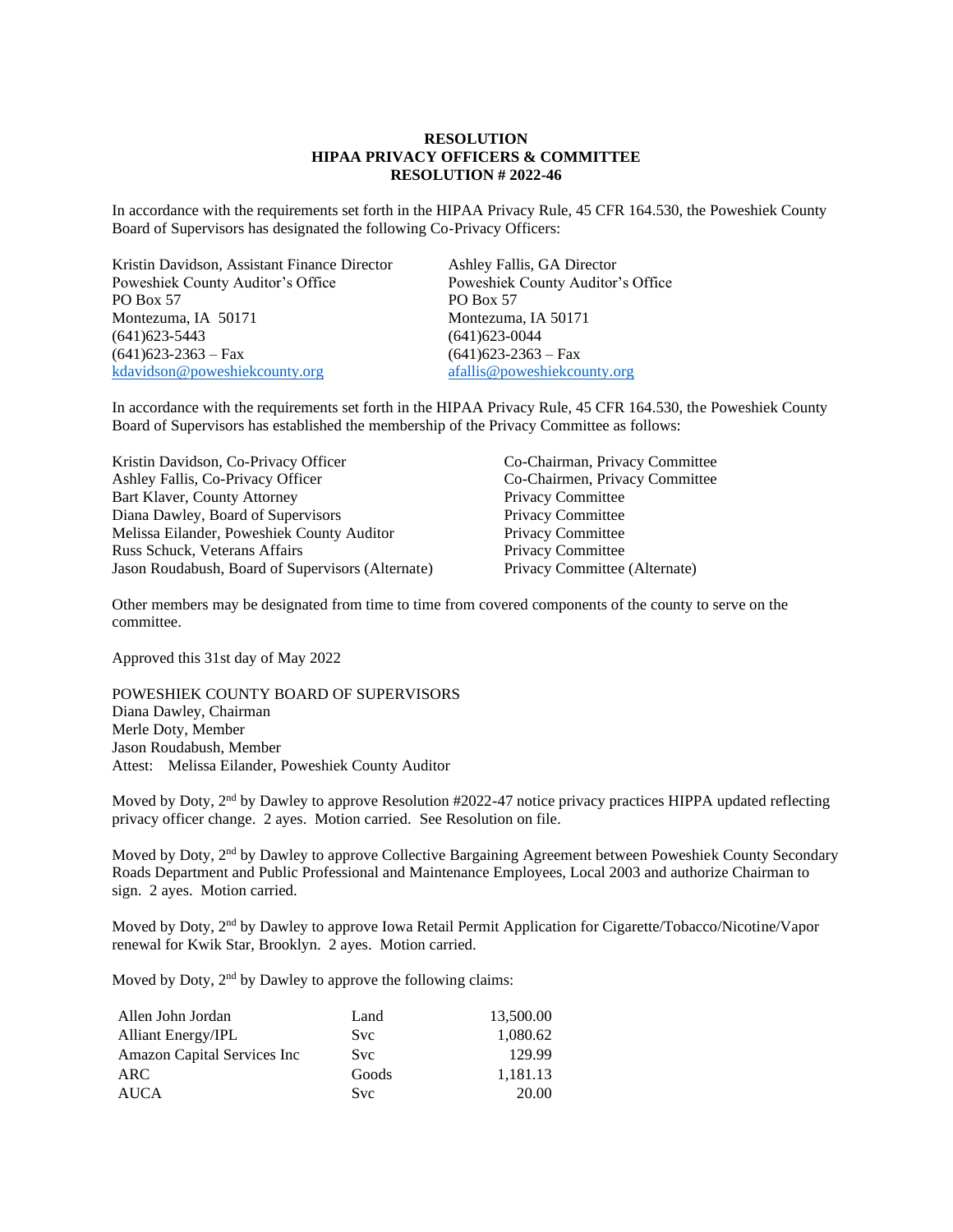| <b>Bob Barker Co Inc</b>            | Goods       | 652.51       |
|-------------------------------------|-------------|--------------|
| <b>Brooklyn Hardware</b>            | Goods       | 108.17       |
| Carolyn Woods                       | Mil         | 26.50        |
| <b>Cathy Buck</b>                   | Svc         | 140.00       |
| Central Iowa Detention Ctr          | Svc         | 150.34       |
| <b>Cyclone Pest Management West</b> | Svc         | 85.00        |
| Des Moines Register                 | Svc         | 306.27       |
| <b>Dlt Solutions LLC</b>            | Svc         | 4,918.96     |
| Ecolab                              | Svc         | 164.95       |
| Electrical Engineering & Equip      | Svc         | 1,560.21     |
| Galls Inc                           | Goods       | 1,164.23     |
| Gordon Flesch Company Inc           | Svc         | 256.70       |
| Grinnell Herald Register            | Svc         | 415.83       |
| Grinnell Regional Public Health     | Svc         | 96,753.34    |
| Heartland Shredding Inc             | Svc         | 55.00        |
| Henry M Adkins & Son Inc            | Svc         | 8,522.22     |
| <b>Hometown Hardware</b>            | Goods       | 69.06        |
| Hy-Vee Store Inc                    | Svc         | 8,752.50     |
| <b>IABME</b>                        | Svc         | 650.00       |
| <b>Iowa CTS Cleaners</b>            | Svc         | 75.00        |
| Iowa Dept Of Transportation         | Goods       | 713.00       |
| IP Pathways                         | Svc         | 9,600.00     |
| Jim Bazyn                           | Svc         | 800.00       |
| Karl Chevrolet                      | Tahoe       | 45,269.62    |
| Keystone Laboratories               | Svc         | 185.25       |
| Laura Durr                          | Reimb       | 62.50        |
| Mahaska Communication Group         | Svc         | 87.00        |
| Mail Services LLC                   | Svc         | 731.33       |
| Matt Parrott/Storey Kenworthy       | Goods       | 54.71        |
| MCI                                 | Svc         | 37.92        |
| Melissa Eilander                    | Mil         | 22.00        |
| Mid American Energy                 | Svc         | 48.20        |
| Midwest Underground                 | Parts       | 146.80       |
| Montezuma Municipal Water           | Svc         | 127.50       |
| Montezuma State Bank                | Svc         | 1,276,576.29 |
| Neapolitan Labs LLC                 | Svc         | 7,500.00     |
| Pinnacle Plumbing & Mechanical      | Svc         | 319.90       |
| Ponderosa Supply Ltd                | Goods       | 66.08        |
| Poweshiek County Auditor            | <b>Svc</b>  | 600.00       |
| Poweshiek County Clerk Of Court     | Svc         | 394.70       |
| Poweshiek County Sheriff            | Svc         | 38.00        |
| Premier Office Equip/RK Dixon       | Svc         | 118.28       |
| <b>Quill Corporation</b>            | Goods       | 63.15        |
| Racom Corporation                   | Svc         | 7,742.50     |
| <b>Sandy Ross</b>                   | Reimb Hotel | 488.27       |
| <b>SCI</b> Communications Inc       | Svc         | 15,465.21    |
| Signs By Fisher                     | Goods       | 150.00       |
| Snap On Tools                       | Goods       | 58.50        |
| <b>Staples Credit Plan</b>          | Goods       | 240.90       |
| State Hygienic Lab                  | Svc         | 34.00        |
| Storm Water Supply, LLC             | Goods       | 5,320.44     |